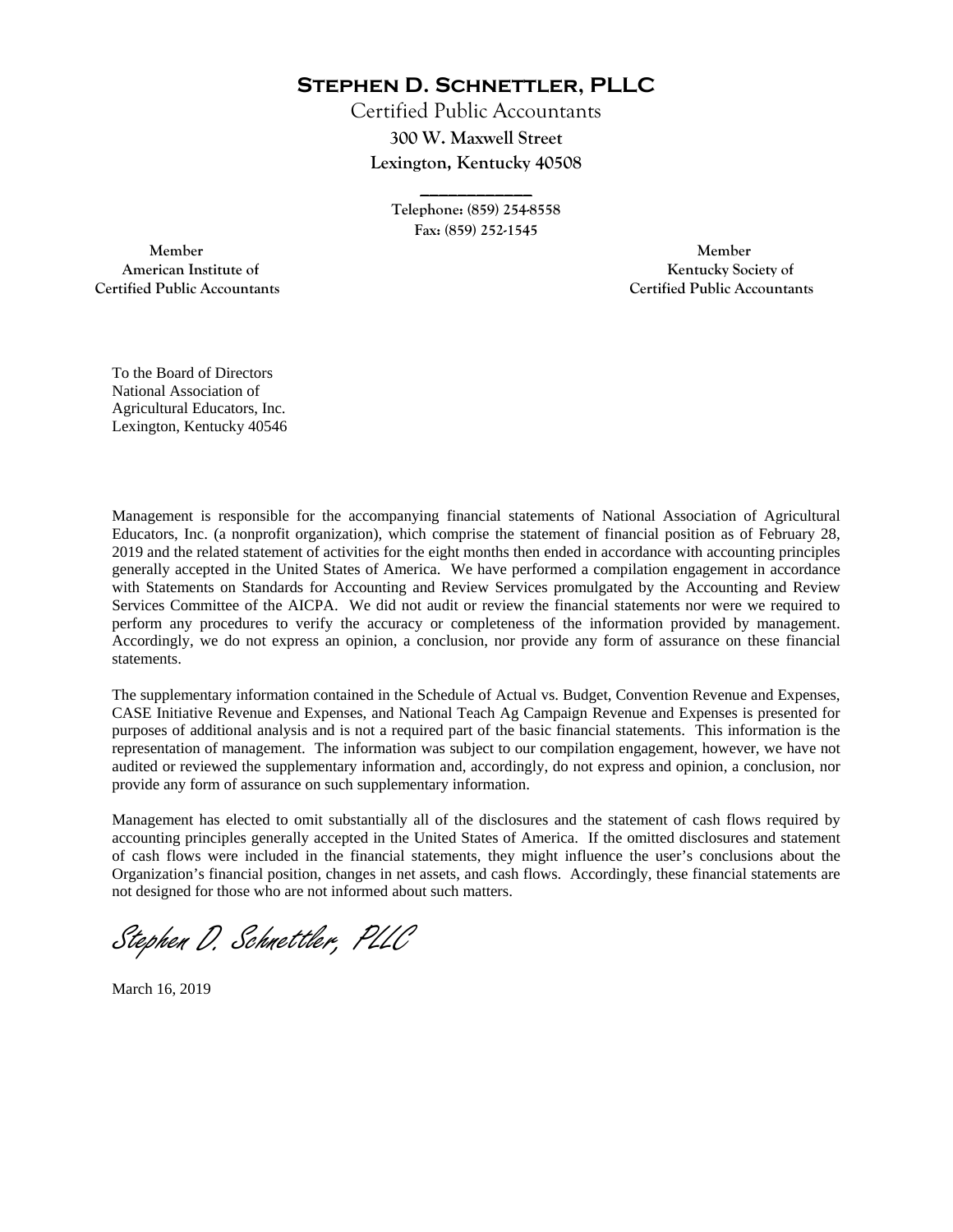# NATIONAL ASSOCIATION OF AGRICULTURAL EDUCATORS, INC. **Statement of Financial Position** February 28, 2019

| <b>ASSETS</b>                            |                 |
|------------------------------------------|-----------------|
| Cash on deposit                          | \$<br>464,606   |
| Investments - operating fund             | 738,671         |
| Investments - life membership fund       | 257,844         |
| Accounts receivable                      | 270,781         |
| Inventory                                | 5,000           |
| Property and equipment - CASE Initiative | 247             |
| Property and equipment                   | 10,161          |
| <b>TOTAL ASSETS</b>                      | \$<br>1,747,310 |
| <b>LIABILITIES AND NET ASSETS</b>        |                 |
| <b>LIABILITIES</b>                       |                 |
| Accounts payable                         | \$<br>92,131    |
| Accrued leave payable                    | 39,221          |
| Other current liabilities                | 8,415           |
| <b>TOTAL LIABILITIES</b>                 | 139,767         |
| <b>NET ASSETS</b>                        |                 |
| Unrestricted net assets:                 |                 |
| Current operation                        | 1,014,371       |
| Board designated for special purposes    | 218,555         |
| Temporarily restricted net assets        | (491, 011)      |
| <b>CASE</b> Initiative                   | 865,628         |
| <b>TOTAL NET ASSETS</b>                  | 1,607,543       |
| TOTAL LIABILITIES AND NET ASSETS         | \$<br>1,747,310 |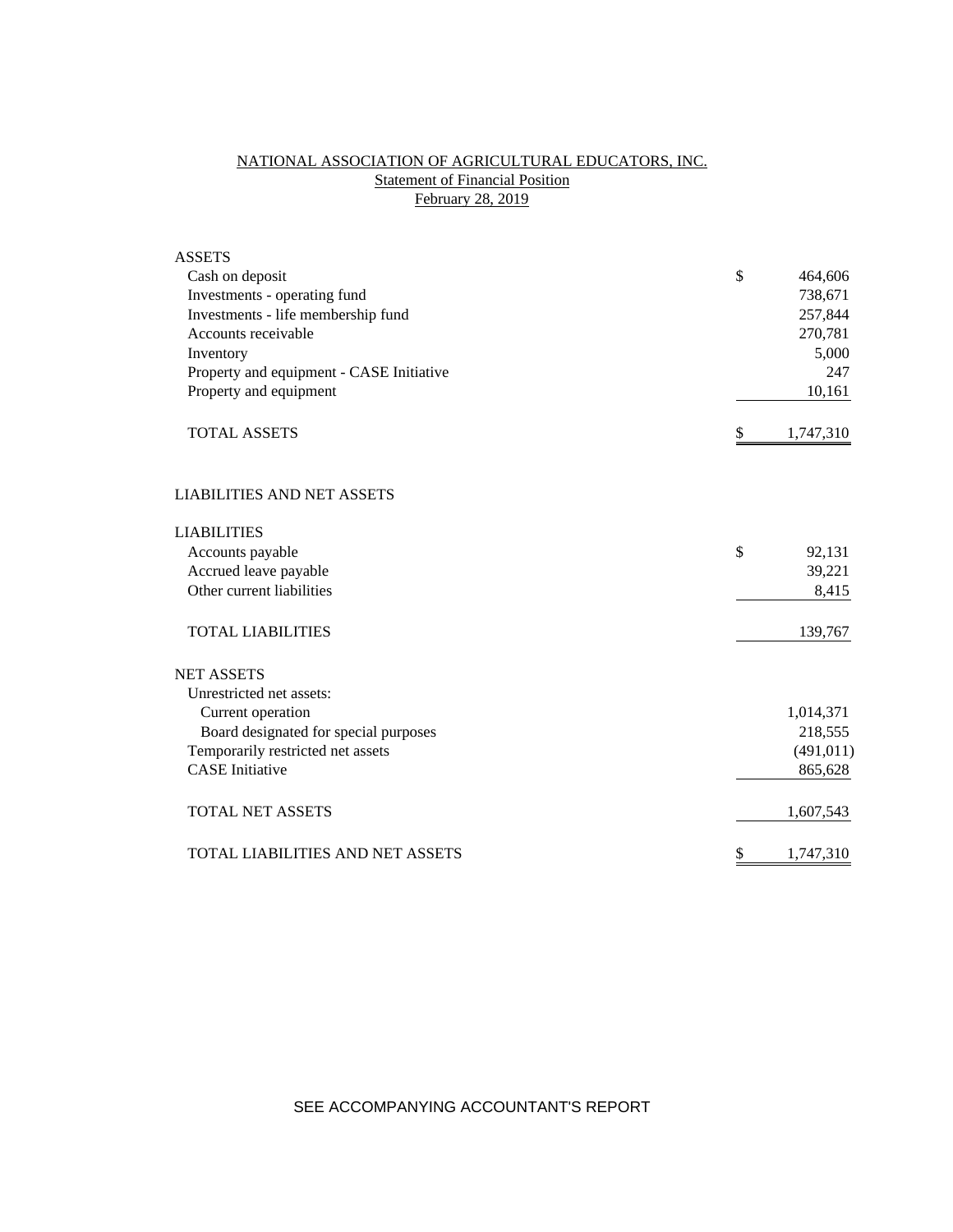### NATIONAL ASSOCIATION OF AGRICULTURAL EDUCATORS, INC. Statement of Activities For the Eight Months Ended February 28, 2019

|                                        | Unrestricted |            |               |                              |             |            |      |            |                 |
|----------------------------------------|--------------|------------|---------------|------------------------------|-------------|------------|------|------------|-----------------|
|                                        |              | Current    |               | Board                        | Temporarily |            | CASE |            |                 |
|                                        |              | Operations |               | Designated                   | Restricted  |            |      | Initiative | Total           |
| Revenue, Gains and Losses              |              |            |               |                              |             |            |      |            |                 |
| Membership dues                        | \$           | 429,145    | <sup>\$</sup> | 3.780                        | \$          |            | \$   |            | \$<br>432,925   |
| Convention registration                |              | 158,135    |               |                              |             |            |      |            | 158,135         |
| Sponsorship and awards                 |              | 27,210     |               |                              |             |            |      |            | 27,210          |
| Merchandise sales                      |              | 5,853      |               |                              |             |            |      |            | 5,853           |
| Contributions                          |              |            |               |                              |             |            |      |            |                 |
| Net realized and unrealized            |              |            |               |                              |             |            |      |            |                 |
| gains (losses) on securities           |              | (56, 489)  |               |                              |             |            |      |            | (56, 489)       |
| Interest and dividends                 |              | 39,122     |               |                              |             |            |      |            | 39,122          |
| FFA Foundation projects                |              | 118,900    |               |                              |             |            |      |            | 118,900         |
| <b>CASE</b> Initiative income          |              |            |               |                              |             |            |      | 1,789,510  | 1,789,510       |
| National Teach Ag Campaign Income      |              |            |               |                              |             | 123,000    |      |            | 123,000         |
| Other income                           |              | 280,287    |               |                              |             |            |      |            | 280,287         |
| Total Revenue, Gaines and Losses       |              | 1,002,163  |               | 3,780                        |             | 123,000    |      | 1,789,510  | 2,918,453       |
| Net Assets Released from Restrictions  |              |            |               | $\qquad \qquad \blacksquare$ |             |            |      |            |                 |
| <b>Total Revenue, Gains and Losses</b> |              |            |               |                              |             |            |      |            |                 |
| and Reclassifications                  |              | 1,002,163  |               | 3,780                        |             | 123,000    |      | 1,789,510  | 2,918,453       |
| Expenses                               |              |            |               |                              |             |            |      |            |                 |
| General expenses                       |              | 591,507    |               |                              |             |            |      |            | 591,507         |
| FFA Foundation projects                |              | 364,567    |               |                              |             |            |      |            | 364,567         |
| <b>CASE</b> Initiative expenses        |              | ÷,         |               |                              |             |            |      | 1,547,569  | 1,547,569       |
| National Teach Ag Campaign expenses    |              |            |               |                              |             | 615,561    |      |            |                 |
| Convention expenses                    |              | 194,643    |               |                              |             |            |      |            | 194,643         |
| Total expenses                         |              | 1,150,717  |               |                              |             | 615,561    |      | 1,547,569  | 2,698,286       |
| INCREASE (DECREASE) IN NET ASSETS      |              | (148, 554) |               | 3,780                        |             | (492, 561) |      | 241,941    | (395, 394)      |
| NET ASSETS AT BEGINNING OF PERIOD      |              | 1,162,925  |               | 214,775                      |             | 1,550      |      | 623,687    | 2,002,937       |
| NET ASSETS AT END OF PERIOD            | \$           | 1,014,371  | \$            | 218,555                      | \$          | (491, 011) | \$   | 865,628    | \$<br>1,607,543 |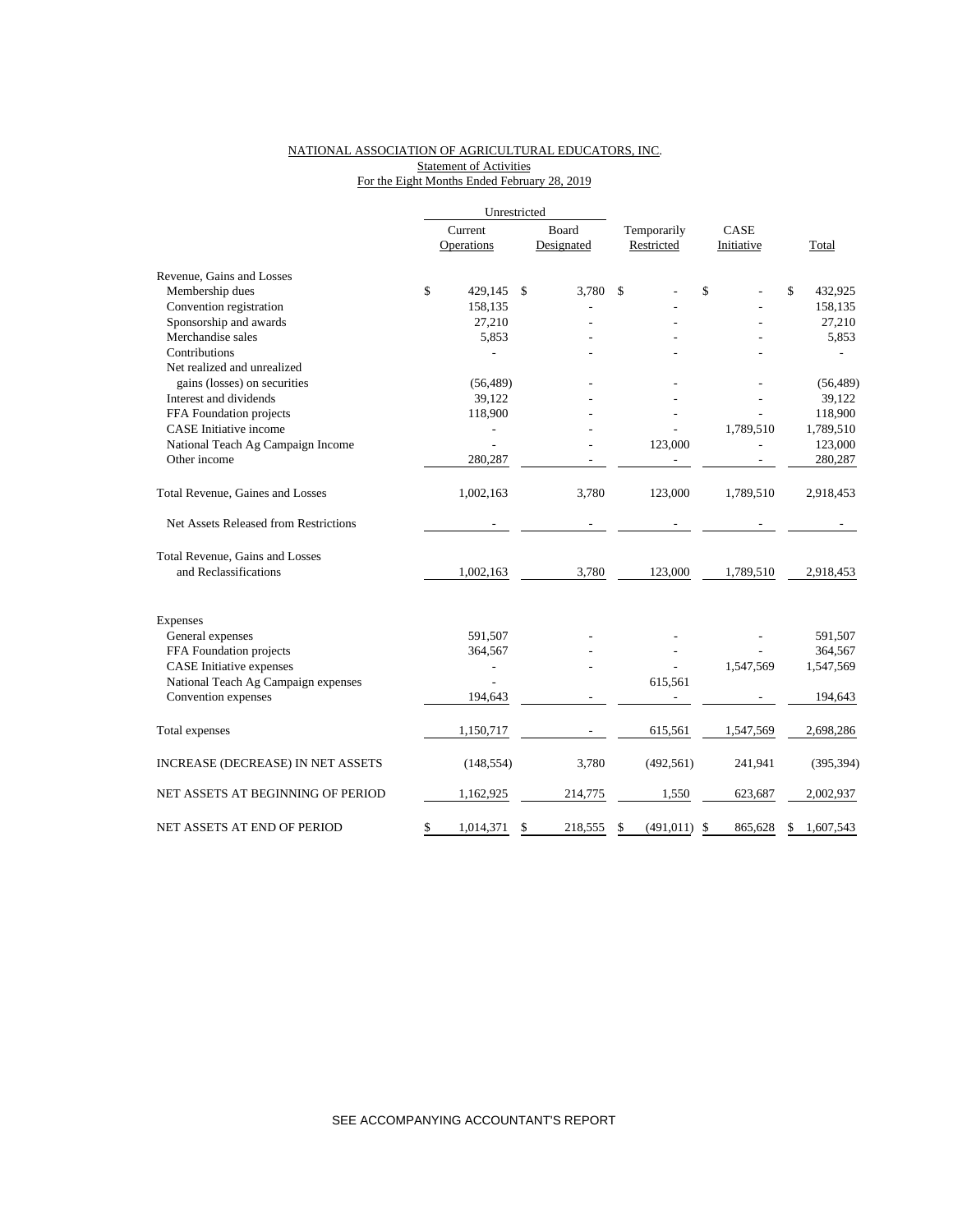### NATIONAL ASSOCIATION OF AGRICULTURAL EDUCATORS, INC. For the One and Eight Months Ended February 28, 2019 Schedule of Actual vs. Budget

|                                                       |    | <b>MONTH</b><br><b>ACTUAL</b>   |  | <b>MONTH</b><br><b>BUDGET</b> |     | <b>MONTH</b><br><b><i>SVARIANCE</i></b> |  | YEAR TO DATE<br><b>ACTUAL</b> |  | <b>YEAR</b><br><b>BUDGET</b> | <b>YEAR</b><br><b><i>SVARIANCE</i></b> |                   |
|-------------------------------------------------------|----|---------------------------------|--|-------------------------------|-----|-----------------------------------------|--|-------------------------------|--|------------------------------|----------------------------------------|-------------------|
| REVENUE                                               |    |                                 |  |                               |     |                                         |  |                               |  |                              |                                        |                   |
| Member dues                                           | \$ | $19,150$ \$                     |  | 34,023                        | -\$ | $(14,873)$ \$                           |  | 422,125 \$                    |  | 408,280                      | -S                                     | 13,845            |
| Corporate membership dues                             |    | 1,500                           |  | 1,250                         |     | 250                                     |  | 10,800                        |  | 15,000                       |                                        | (4,200)           |
| Upper division scholarships                           |    |                                 |  | 1,667                         |     | (1,667)                                 |  |                               |  | 20,000                       |                                        | (20,000)          |
| Delmar scholarships                                   |    |                                 |  | 625                           |     | (625)                                   |  |                               |  | 7,500                        |                                        | (7,500)           |
| Foundation management fees                            |    |                                 |  | $\omega$                      |     | ä,                                      |  |                               |  |                              |                                        |                   |
| Interest and dividends                                |    | 25                              |  | 2,917                         |     | (2,892)                                 |  | 30,249                        |  | 35,000                       |                                        | (4,751)           |
| Net realized and unrealized                           |    |                                 |  |                               |     |                                         |  |                               |  |                              |                                        |                   |
| gains (losses) on securities                          |    | $\overline{\phantom{a}}$<br>593 |  | ÷.                            |     |                                         |  | (56, 489)                     |  |                              |                                        | (56, 489)         |
| Merchandise sales<br>Investment income, Life Fund     |    | $\blacksquare$                  |  | 500<br>1,000                  |     | 93<br>(1,000)                           |  | 5,853<br>8,873                |  | 6,000<br>12,000              |                                        | (147)<br>(3, 127) |
| Contributions, Legislative Fund                       |    |                                 |  | $\omega$                      |     | ÷,                                      |  | $\sim$                        |  |                              |                                        | $\blacksquare$    |
| Miscellaneous income                                  |    |                                 |  | 750                           |     | (750)                                   |  | 4,859                         |  | 9,000                        |                                        | (4, 141)          |
| Scholarship raffle proceeds                           |    | ä,                              |  | $\overline{\phantom{a}}$      |     | ÷,                                      |  |                               |  |                              |                                        |                   |
| Student teacher scholarship revenue                   |    |                                 |  |                               |     |                                         |  |                               |  |                              |                                        |                   |
| Teacher crisis fund                                   |    | 3,045                           |  | $\overline{a}$                |     | 3,045                                   |  | 12,203                        |  |                              |                                        | 12,203            |
| <b>BFRDP</b> Grant                                    |    |                                 |  |                               |     |                                         |  |                               |  |                              |                                        |                   |
| AEM business manager stipend                          |    |                                 |  | 333                           |     | (333)                                   |  | L,                            |  | 4,000                        |                                        | (4,000)           |
| Nat'l Agriscience Teacher Ambassadors                 |    |                                 |  | 13,667                        |     | (13,667)                                |  | 212,000                       |  | 164,000                      |                                        | 48,000            |
| NPS National Ag Ed leadership dinner                  |    |                                 |  | 352                           |     | (352)                                   |  |                               |  | 4,225                        |                                        | (4,225)           |
| CASE Initiative management fee                        |    |                                 |  | 2,000                         |     | (2,000)                                 |  |                               |  | 24,000                       |                                        | (24,000)          |
| Council MMM management fee                            |    |                                 |  | 417                           |     | (417)                                   |  |                               |  | 5,000                        |                                        | (5,000)           |
| Teach AG non-foundation revenue                       |    |                                 |  | $\blacksquare$                |     | ÷,                                      |  | 2,637                         |  |                              |                                        | 2,637             |
| FFA Foundation project - TTTK                         |    |                                 |  | 5,467                         |     | (5, 467)                                |  | 65,600                        |  | 65,600                       |                                        |                   |
| FFA Foundation project - OPAP                         |    |                                 |  | 1,252                         |     | (1,252)                                 |  |                               |  | 15,025                       |                                        | (15,025)          |
| FFA Foundation project - OMSP                         |    |                                 |  | 1,298                         |     | (1,298)                                 |  | ÷                             |  | 15,580                       |                                        | (15,580)          |
| FFA Foundation project - OT                           |    |                                 |  | 1,298                         |     | (1,298)                                 |  | 7,380                         |  | 15,580                       |                                        | (8,200)           |
| FFA Foundation project - OYM                          |    |                                 |  | 1,367                         |     | (1, 367)                                |  | $\sim$                        |  | 16,400                       |                                        | (16, 400)         |
| FFA Foundation project - Lifetime Achievement         |    |                                 |  | 410                           |     | (410)                                   |  |                               |  | 4,920                        |                                        | (4,920)           |
| FFA Foundation project - Outstanding Service Citation |    |                                 |  | ÷                             |     | $\sim$                                  |  |                               |  |                              |                                        |                   |
| FFA Foundation teacher workshop                       |    |                                 |  | L,                            |     |                                         |  |                               |  |                              |                                        |                   |
| FFA Foundation upper division scholarships            |    |                                 |  | $\sim$                        |     |                                         |  | $\overline{\phantom{a}}$      |  |                              |                                        |                   |
| FFA Foundation Agriscience Initiative                 |    |                                 |  | 2,050                         |     | (2,050)                                 |  |                               |  | 24,600                       |                                        | (24, 600)         |
| FFA Foundation NATAA/NAII                             |    |                                 |  | $\overline{\phantom{a}}$      |     |                                         |  |                               |  |                              |                                        |                   |
| FFA Foundation project - XLR8                         |    |                                 |  | 6,567                         |     | (6, 567)                                |  | 41,000                        |  | 78,800                       |                                        | (37, 800)         |
| FFA Foundation communities of practice                |    |                                 |  | 5,600                         |     | (5,600)                                 |  | 4,920                         |  | 67,200                       |                                        | (62, 280)         |
| FFA Foundation convention internet lounge             |    |                                 |  | $\overline{\phantom{a}}$      |     |                                         |  |                               |  |                              |                                        |                   |
| CASE Initiative net income                            |    | 68,081                          |  | 3,966                         |     | 64,115                                  |  | 241,941                       |  | 47,583                       |                                        | 194,358           |
| Convention net income                                 |    | (39, 967)                       |  | 5,996                         |     | (45,963)                                |  | 39,290                        |  | 71,950                       |                                        | (32,660)          |
| National Teach Ag Campaign net income                 |    | (295, 913)                      |  | 6,250                         |     | (302, 163)                              |  | (492, 561)                    |  | 75,000                       |                                        | (567, 561)        |
| <b>TOTAL REVENUE</b>                                  |    | (243, 486)                      |  | 101,022                       |     | (344, 508)                              |  | 560,680                       |  | 1,212,243                    |                                        | (651, 563)        |
| <b>EXPENSES</b>                                       |    |                                 |  |                               |     |                                         |  |                               |  |                              |                                        |                   |
| Salaries                                              |    | 38,959                          |  | 32,500                        |     | 6,459                                   |  | 313,410                       |  | 390,000                      |                                        | (76, 590)         |
| Taxes and benefits                                    |    | 9,230                           |  | 9,151                         |     | 79                                      |  | 63,256                        |  | 109,815                      |                                        | (46, 559)         |
| Computer service                                      |    | 750                             |  | 1,667                         |     | (917)                                   |  | 9,975                         |  | 20,000                       |                                        | (10,025)          |
| Telephone                                             |    | 427                             |  | 500                           |     | (73)                                    |  | 2,682                         |  | 6,000                        |                                        | (3,318)           |
| Accounting                                            |    | 700                             |  | 1,367                         |     | (667)                                   |  | 14,100                        |  | 16,400                       |                                        | (2,300)           |
| Depreciation                                          |    | 354                             |  | 333                           |     | 21                                      |  | 2,736                         |  | 4,000                        |                                        | (1,264)           |
| Rent                                                  |    | ä,                              |  | 838                           |     | (838)                                   |  | $\equiv$                      |  | 10,050                       |                                        | (10,050)          |
| Insurance                                             |    | $\overline{\phantom{a}}$        |  | 1,000                         |     | (1,000)                                 |  | 7,360                         |  | 12,000                       |                                        | (4,640)           |
| Legal                                                 |    |                                 |  | 83                            |     | (83)                                    |  | $\sim$                        |  | 1,000                        |                                        | (1,000)           |
| Office Supplies                                       |    | 2,382                           |  | 1,083                         |     | 1,299                                   |  | 10,343                        |  | 13,000                       |                                        | (2,657)           |
| Bank charges and investment fees                      |    |                                 |  | 8                             |     | (8)                                     |  | 7,124                         |  | 100                          |                                        | 7,024             |
| Printing, general                                     |    | ä,                              |  | 250                           |     | (250)                                   |  | 885                           |  | 3,000                        |                                        | (2, 115)          |
| Staff training                                        |    | ä,                              |  | 83                            |     | (83)                                    |  | 207                           |  | 1,000                        |                                        | (793)             |
| Taxes and licenses                                    |    | 10                              |  | $\overline{4}$                |     | 6                                       |  | 273                           |  | 50                           |                                        | 223               |
| Membership and contributions                          |    | 8,000                           |  | 1,667                         |     | 6,333                                   |  | 13,051                        |  | 20,000                       |                                        | (6,949)           |
| Travel, staff                                         |    | 1,891                           |  | 2,917                         |     | (1,026)                                 |  | 14,864                        |  | 35,000                       |                                        | (20, 136)         |
| Promotion and marketing                               |    | (222)                           |  | 2,083                         |     | (2,305)                                 |  | 14,632                        |  | 25,000                       |                                        | (10, 368)         |

(Continued)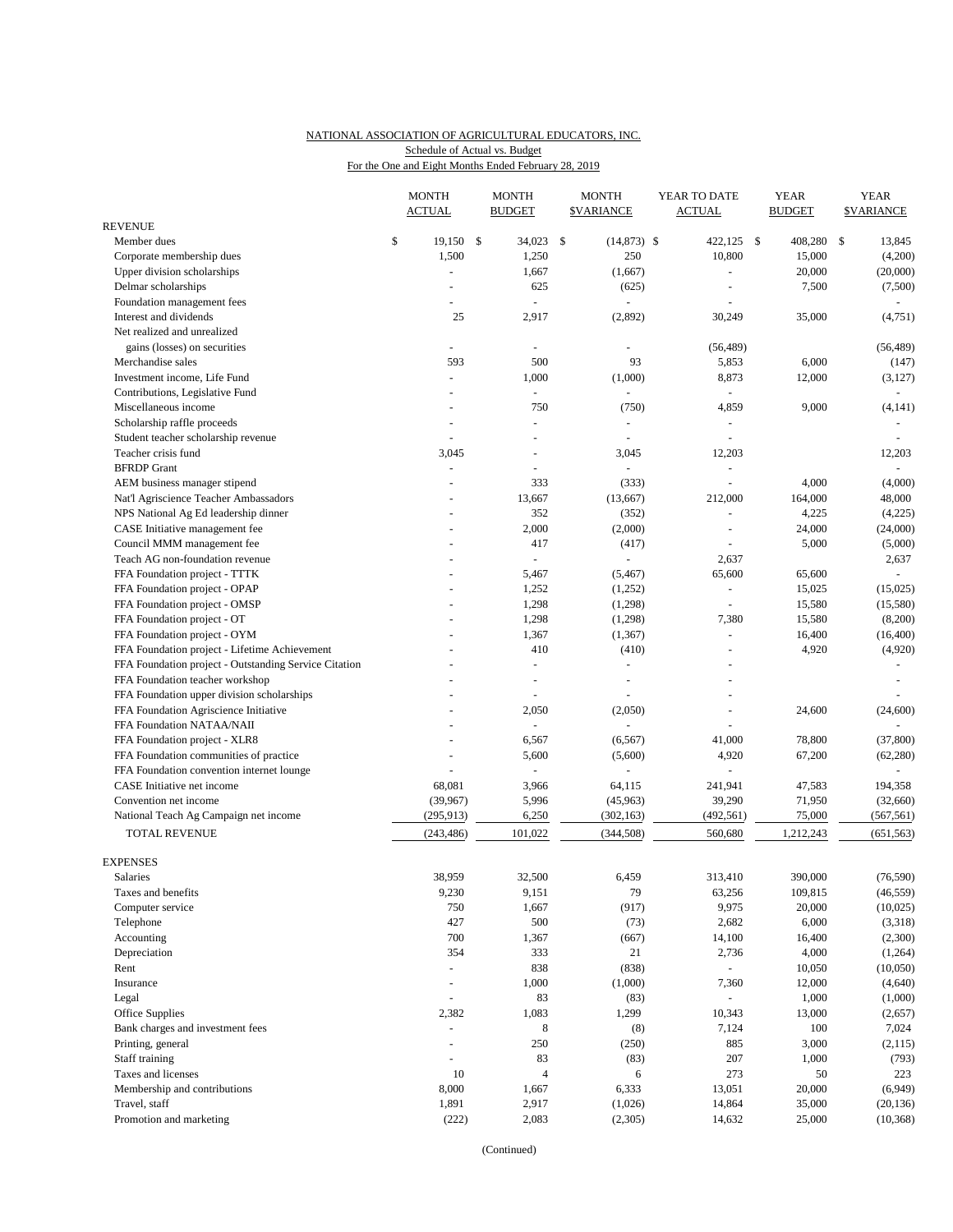#### NATIONAL ASSOCIATION OF AGRICULTURAL EDUCATORS, INC. For the One and Eight Months Ended February 28, 2019 Schedule of Actual vs. Budget

|                                                       | <b>MONTH</b><br><b>ACTUAL</b> | <b>MONTH</b><br><b>BUDGET</b> | <b>MONTH</b><br><b><i>SVARIANCE</i></b> | YEAR TO DATE<br><b>ACTUAL</b> | <b>YEAR</b><br><b>BUDGET</b> | <b>YEAR</b><br><b><i>SVARIANCE</i></b> |
|-------------------------------------------------------|-------------------------------|-------------------------------|-----------------------------------------|-------------------------------|------------------------------|----------------------------------------|
|                                                       |                               |                               |                                         |                               |                              |                                        |
| Merchandise and diaries                               |                               | 417                           | (417)                                   | 5,943                         | 5,000                        | 943                                    |
| Photocopying                                          |                               | 8                             | (8)                                     |                               | 100                          | (100)                                  |
| Postage, general                                      | 548                           | 667                           | (119)                                   | 7,032                         | 8,000                        | (968)                                  |
| Professional liability insurance                      | $\omega$                      | 3,285                         | (3,285)                                 | 40,830                        | 39,425                       | 1,405                                  |
| Public relations                                      | 296                           | 83                            | 213                                     | 576                           | 1,000                        | (424)                                  |
| Delmar scholarships                                   | ä,                            | 625                           | (625)                                   |                               | 7,500                        | (7,500)                                |
| Travel, regional secretaries                          | $\overline{a}$                | 1,500                         | (1,500)                                 | 12,732                        | 18,000                       | (5,268)                                |
| Travel, board of directors                            | 1,228                         | 3,333                         | (2,105)                                 | 18,227                        | 40,000                       | (21, 773)                              |
| FFA Foundation project - TTTK                         | $\overline{\phantom{a}}$      | 3,333                         | (3, 333)                                | 58,527                        | 40,000                       | 18,527                                 |
| FFA Foundation project - OPAP                         |                               | 750                           | (750)                                   | 9,308                         | 9,000                        | 308                                    |
| FFA Foundation project - OMSP                         | 6,693                         | 750                           | 5,943                                   | 10,907                        | 9,000                        | 1,907                                  |
| FFA Foundation project - OT                           | 6,913                         | 750                           | 6,163                                   | 11,952                        | 9,000                        | 2,952                                  |
| FFA Foundation project - OECT                         | 6,141                         | 750                           | 5,391                                   | 10,536                        | 9,000                        | 1,536                                  |
| FFA Foundation project - Lifetime achievement         | ÷,                            | 208                           | (208)                                   | 2,024                         | 2,500                        | (476)                                  |
| FFA Foundation project - Outstanding service citation |                               | L,                            | ÷,                                      | 1,900                         |                              | 1,900                                  |
| FFA Foundation teacher workshop                       |                               | L,                            | ÷,                                      | L.                            |                              | $\omega$                               |
| FFA Foundation Regional Grants                        | ÷.                            | L.                            |                                         | $\overline{a}$                |                              | $\overline{a}$                         |
| FFA Foundation Agrisciense Initiative                 | L,                            | 1,667                         | (1,667)                                 | ÷,                            | 20,000                       | (20,000)                               |
| FFA Foundation XLR8                                   | 2,541                         | 3,333                         | (792)                                   | 48,213                        | 40,000                       | 8,213                                  |
| FFA Foundation convention internet lounge             | ä,                            | ÷,                            | $\overline{a}$                          | L.                            |                              |                                        |
| NPS Ag Ed Leadership dinner                           | ÷,                            | 352                           | (352)                                   | $\bar{a}$                     | 4,225                        | (4,225)                                |
| Upper division scholarships                           | 1,500                         | 1,667                         | (167)                                   | 30,000                        | 20,000                       | 10,000                                 |
| <b>TTTK</b>                                           | L.                            | $\omega$                      | L.                                      | L.                            | $\overline{a}$               | $\omega$                               |
| <b>NATAA</b>                                          | 30,514                        | 10,833                        | 19,681                                  | 115,890                       | 130,000                      | (14, 110)                              |
| Regional grants                                       |                               | $\overline{a}$                |                                         |                               |                              |                                        |
| NPS expense                                           | 5,750                         | 417                           | 5,333                                   | 5,750                         | 5,000                        | 750                                    |
| Webinar expense                                       | 105                           | 42                            | 63                                      | 303                           | 500                          | (197)                                  |
| Teacher crisis fund                                   | 1,000                         | ÷,                            | 1,000                                   | 14,350                        |                              | 14,350                                 |
| Communities of practice expense                       | ÷,                            | 3,167                         | (3,167)                                 | 40,910                        | 38,000                       | 2,910                                  |
| Substitute teacher hire behinds                       | L,                            | 42                            | (42)                                    | $\overline{a}$                | 500                          | (500)                                  |
| Website                                               |                               | 1,500                         | (1,500)                                 | 1,500                         | 18,000                       | (16,500)                               |
| NATAA stipends                                        | 1,500                         | ÷,                            | 1,500                                   | 18,650                        | $\overline{a}$               | 18,650                                 |
| <b>TTTK</b> stipends                                  | L,                            |                               | ÷,                                      | 1,000                         | L,                           | 1,000                                  |
| XLR8 stipends                                         |                               |                               |                                         | 1,750                         |                              | 1,750                                  |
| <b>BFRDP</b> expense                                  |                               | ÷,                            | $\bar{a}$                               | $\Box$                        | L,                           | $\omega$                               |
| <b>BFPD</b> contract labor                            | ÷.                            | L.                            | $\overline{a}$                          | ÷.                            | L.                           | ÷.                                     |
| Credit card expense                                   | 676                           | 333                           | 343                                     | 6,764                         | 4,000                        | 2,764                                  |
| Storage                                               | L.                            | L.                            | $\overline{a}$                          | 2,269                         | $\overline{a}$               | 2,269                                  |
| Professional development                              | 328                           | ÷,                            | 328                                     | 373                           | L.                           | 373                                    |
| Ag ed opportuinty fund                                |                               | ÷,                            | ä,                                      |                               |                              |                                        |
| Miscellaneous                                         | ÷,                            | $\omega$                      | $\omega$                                | 2,960                         | $\sim$                       | 2,960                                  |
| <b>TOTAL EXPENSES</b>                                 | 128,214                       | 95,346                        | 32,868                                  | 956,074                       | 1,144,165                    | (188,091)                              |
| NET INCOME (LOSS)                                     | (371,700)<br>\$               | -\$<br>5,676                  | \$<br>(377, 376)                        | -\$<br>(395, 394)             | 68,078<br>\$                 | \$<br>(463, 472)                       |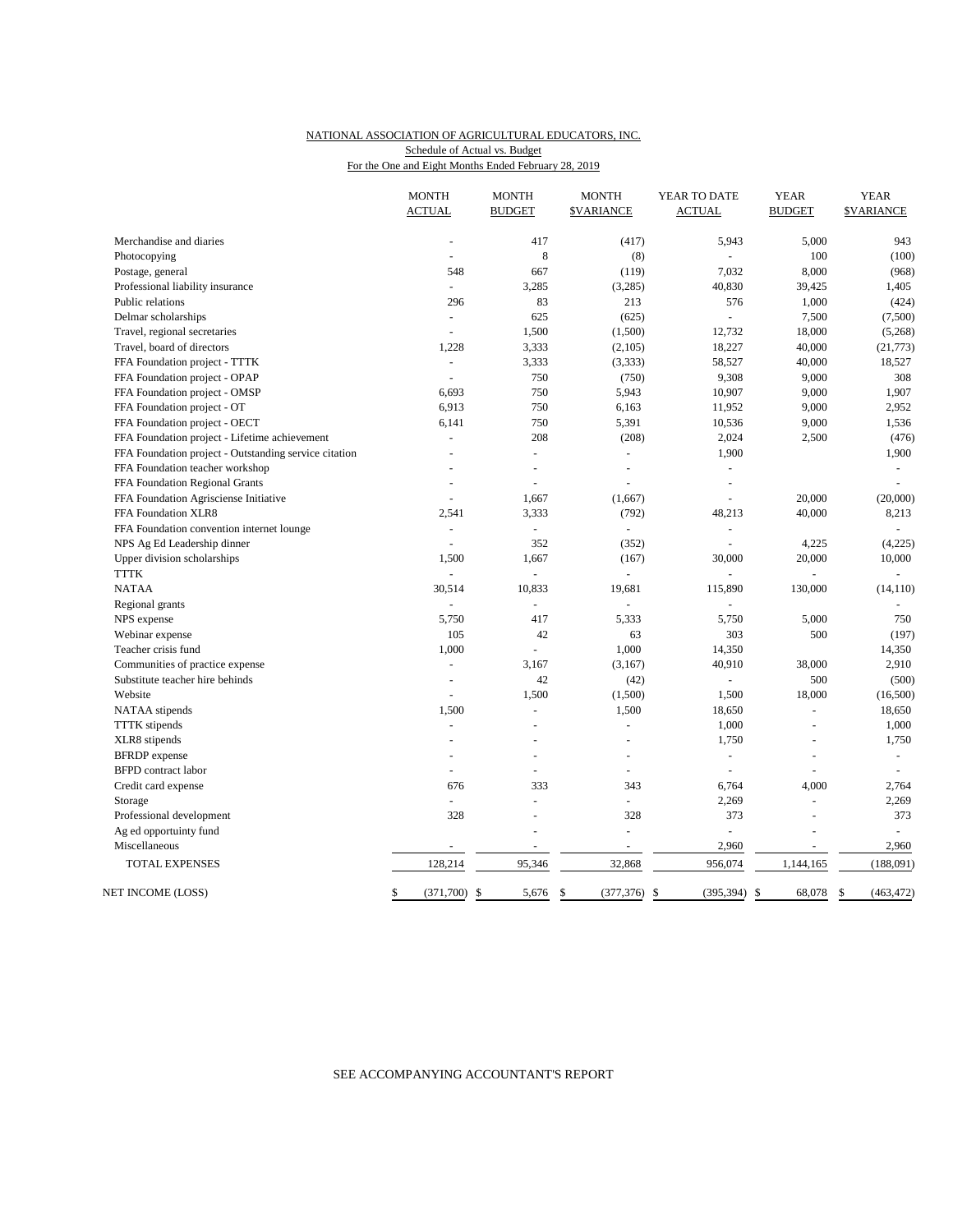#### NATIONAL ASSOCIATION OF AGRICULTURAL EDUCATORS, INC. Schedule of Convention Revenue and Expenses For the One and Eight Months Ended February 28, 2019

| <b>REVENUE</b>                            | <b>MONTH</b><br><b>ACTUAL</b> | <b>MONTH</b><br><b>MONTH</b><br>YEAR TO DATE<br><b>BUDGET</b><br><b>SVARIANCE</b><br><b>ACTUAL</b> |        | <b>YEAR</b><br><b>BUDGET</b> | <b>YEAR</b><br><b>SVARIANCE</b> |             |                |
|-------------------------------------------|-------------------------------|----------------------------------------------------------------------------------------------------|--------|------------------------------|---------------------------------|-------------|----------------|
|                                           | 100                           | $\mathcal{S}$                                                                                      |        |                              |                                 |             |                |
| Convention, registration                  | \$                            |                                                                                                    | 10,583 | $(10, 483)$ \$<br>£.         | 158,135 \$                      | 127,000     | 31,135<br>S    |
| Convention, trade show                    |                               |                                                                                                    |        |                              | 2,100                           |             | 2,100          |
| Convention, sponsorships - FFA Foundation |                               |                                                                                                    | 5.417  | (5, 417)                     | 46,488                          | 65,000      | (18, 512)      |
| Convention, host state social             |                               |                                                                                                    |        |                              |                                 |             |                |
| Convention, sponsorships                  | 11,460                        |                                                                                                    | 1,667  | 9,793                        | 27,210                          | 20,000      | 7,210          |
| <b>TOTAL REVENUE</b>                      | 11,560                        |                                                                                                    | 17,667 | (6,107)                      | 233,933                         | 212,000     | 21,933         |
| <b>EXPENSES</b>                           |                               |                                                                                                    |        |                              |                                 |             |                |
| Convention, plaques and trophies          |                               |                                                                                                    | 167    | (167)                        | 1.404                           | 2,000       | (596)          |
| Convention, printing                      |                               |                                                                                                    |        |                              | 3,696                           |             | 3,696          |
| Convention, awards                        |                               |                                                                                                    | 750    | (750)                        | 10,210                          | 9,000       | 1,210          |
| Convention, miscellaneous                 |                               |                                                                                                    |        | ٠                            | 1,801                           | ٠           | 1,801          |
| Convention, meal functions                |                               |                                                                                                    | 125    | (125)                        |                                 | 1,500       | (1,500)        |
| Convention, promotion and marketing       |                               |                                                                                                    | 417    | (417)                        | 12,670                          | 5,000       | 7,670          |
| Convention, postage and shipping          |                               |                                                                                                    | 333    | (333)                        | 7,234                           | 4,000       | 3,234          |
| Convention, equipment rental              | 10.524                        |                                                                                                    | 2,000  | 8,524                        | 46,688                          | 24,000      | 22,688         |
| Convention, host state social             |                               |                                                                                                    |        |                              |                                 |             |                |
| Convention, committee expense             |                               |                                                                                                    | 379    | (379)                        | 3,350                           | 4,550       | (1,200)        |
| Convention, sponsorships - FFA Foundation | 25,977                        |                                                                                                    | 4,583  | 21,394                       | 65,375                          | 55,000      | 10,375         |
| Convention, travel/board of directors     | 9,243                         |                                                                                                    | 1,917  | 7,326                        | 21,662                          | 23,000      | (1, 338)       |
| Convention, staff travel                  | 5,783                         |                                                                                                    | 1,000  | 4,783                        | 20,553                          | 12,000      | 8,553          |
| <b>TOTAL EXPENSES</b>                     | 51,527                        |                                                                                                    | 11,671 | 39,856                       | 194,643                         | 140,050     | 54,593         |
| <b>NET INCOME (LOSS)</b>                  | (39, 967)                     | \$                                                                                                 | 5,996  | (45,963)<br>S.               | \$<br>39,290                    | 71.950<br>S | (32,660)<br>\$ |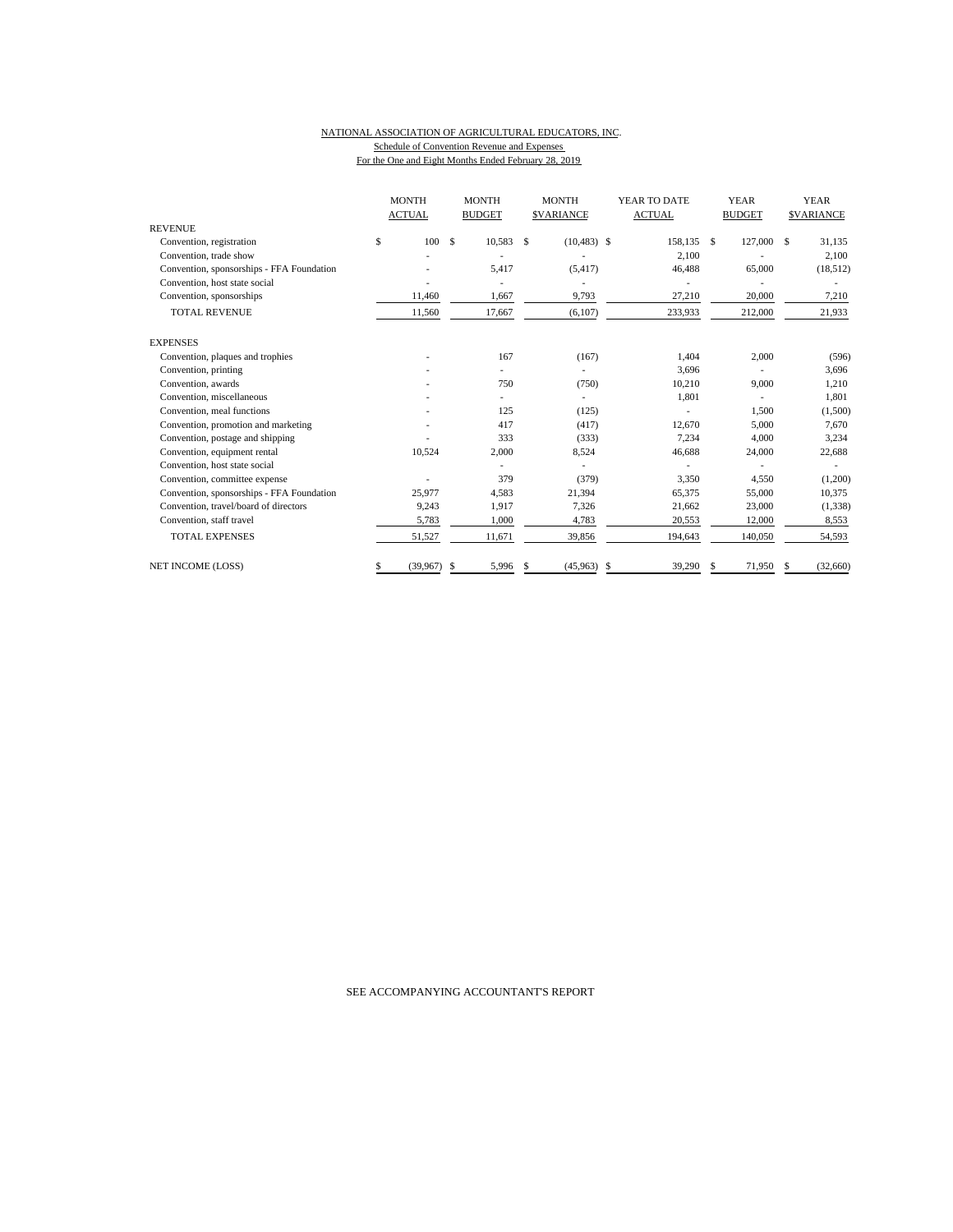# NATIONAL ASSOCIATION OF AGRICULTURAL EDUCATORS, INC. Schedule of CASE Initiative Revenue and Expenses

For the One and Eight Months Ended February 28, 2019

|                                                   | <b>MONTH</b><br><b>ACTUAL</b> | <b>MONTH</b><br><b>BUDGET</b> | <b>MONTH</b><br><b>\$VARIANCE</b> | YEAR TO DATE<br><b>ACTUAL</b> | <b>YEAR</b><br><b>BUDGET</b> | <b>YEAR</b><br><b>\$VARIANCE</b> |
|---------------------------------------------------|-------------------------------|-------------------------------|-----------------------------------|-------------------------------|------------------------------|----------------------------------|
| <b>REVENUE</b>                                    |                               |                               |                                   |                               |                              |                                  |
| CI fee revenue                                    | \$<br>700                     | 51,000 \$                     | $(50,300)$ \$                     | 500,457 \$                    | 612,000                      | - \$<br>(111, 543)               |
| <b>USDA NIFA PD-STEP 18</b>                       | 85,483                        | 7,083                         | 78,400                            | 85,483                        | 85,000                       | 483                              |
| Vernier revenue                                   | 30,616<br>79                  | 53,333                        | (22, 717)                         | 819,389                       | 640,000                      | 179,389                          |
| NewByte revenue                                   | ÷,                            | 375<br>417                    | (296)<br>(417)                    | 5,055<br>÷,                   | 4,500<br>5,000               | 555<br>(5,000)                   |
| Vendor - Bio-Rad<br>Field test fees               | ä,                            | ٠                             |                                   | ÷.                            | L,                           |                                  |
| <b>NRES</b>                                       | ä,                            | ÷,                            | $\overline{\phantom{a}}$<br>J.    | L,                            | ÷,                           |                                  |
| APT revenue                                       | 1,004                         |                               | 1,004                             | 6,643                         |                              | 6,643                            |
| ASP                                               | L,                            |                               | J.                                | ÷,                            | ٠                            |                                  |
| <b>ESI</b>                                        |                               | ä,                            | Ĭ.                                | i,                            | ÷,                           |                                  |
| <b>MSA</b> Revenue                                | ٠                             | 4,367                         | (4,367)                           | 55,938                        | 52,398                       | 3,540                            |
| ABF                                               | ä,                            | 8,583                         | (8,583)                           | 62,500                        | 103,000                      | (40, 500)                        |
| <b>ARD CI Revenue</b>                             | ٠                             | ٠                             | $\overline{\phantom{a}}$          | 7,200                         | $\overline{\phantom{a}}$     | 7,200                            |
| Capstone Revenue                                  | L,                            | i,                            | J.                                | ÷,                            | ÷,                           | $\overline{\phantom{a}}$         |
| Cengage revenue                                   | 4,174                         | 2,083                         | 2,091                             | 91,939                        | 25,000                       | 66,939                           |
| Ward's revenue                                    | 23,641                        | 1,167                         | 22,474                            | 23,641                        | 14,000                       | 9,641                            |
| FSS revenue                                       | ÷,                            | ä,                            | i,                                | $\overline{\phantom{a}}$      | $\frac{1}{2}$                |                                  |
| MidSch                                            | Ĭ.                            | 4,783                         | (4,783)                           | 57,400                        | 57,400                       | ÷,                               |
| Sustain revenue                                   | ٠                             | 3,750                         | (3,750)                           | 45,000                        | 45,000                       |                                  |
| G.W. Pubs revenue                                 |                               | $\overline{\phantom{a}}$      | ÷,                                | 2,017                         | $\overline{\phantom{a}}$     | 2,017                            |
| Online                                            | 1,456                         | 3,000                         | (1, 544)                          | 24,785                        | 36,000                       | (11,215)                         |
| Merchandise                                       | ÷,                            | $\overline{\phantom{a}}$      | Ĭ.                                | 88                            | $\overline{\phantom{a}}$     | 88                               |
| Course downloads                                  | 50                            | $\overline{\phantom{a}}$      | 50                                | 1,975                         | $\overline{\phantom{a}}$     | 1,975                            |
| <b>TOTAL REVENUE</b>                              | 147,203                       | 139,941                       | 7,262                             | 1,789,510                     | 1,679,298                    | 110,212                          |
|                                                   |                               |                               |                                   |                               |                              |                                  |
| <b>EXPENSES</b>                                   |                               |                               |                                   |                               |                              |                                  |
| Travel                                            | 4,789                         | 3,875                         | 914                               | 14,500                        | 46,500                       | (32,000)                         |
| Travel - staff                                    | 7,408                         | 2,208                         | 5,200                             | 25,629                        | 26,500                       | (871)                            |
| Salary                                            | 7,258                         | 6,833                         | 425                               | 58,649                        | 82,000                       | (23, 351)                        |
| Taxes and benefits                                | 306                           | 2,083                         | (1,777)                           | 2,452                         | 25,000                       | (22, 548)                        |
| Contract labor                                    | 27,400                        | 35,792                        | (8, 392)                          | 248,492                       | 429,500                      | (181,008)                        |
| Supplies                                          | $\tau$                        | 479                           | (472)                             | 231                           | 5,750                        | (5,519)                          |
| Merchandise                                       | $\overline{\phantom{a}}$      | ä,                            | $\overline{a}$                    | $\frac{1}{2}$                 | ä,                           |                                  |
| Promotion                                         | (1, 540)                      | 808                           | (2,348)                           | 5,378                         | 9,700                        | (4, 322)                         |
| Printing                                          | ä,                            | 458                           | (458)                             | 200                           | 5,500                        | (5,300)                          |
| Postage                                           | Ĭ.                            | 121                           | (121)                             | 1,499                         | 1,450                        | 49                               |
| Technology                                        |                               | 458                           | (458)                             | $\overline{\phantom{0}}$      | 5,500                        | (5,500)                          |
| Management fee                                    | Ĭ.                            | 2,000                         | (2,000)                           | L,                            | 24,000                       | (24,000)                         |
| Vernier<br>NewByte                                | 24,410<br>÷,                  | 46,400<br>214                 | (21,990)                          | 728,355<br>2,553              | 556,800                      | 171,555<br>(12)                  |
| Bio-Rad                                           | ä,                            | ÷,                            | (214)<br>$\overline{\phantom{a}}$ | $\overline{\phantom{a}}$      | 2,565<br>÷.                  | ÷.                               |
|                                                   |                               | 183                           | (183)                             | 770                           | 2,200                        | (1,430)                          |
| Legal and profesional<br>Lead teacher orientation |                               | 5,513                         | (5,513)                           | L,                            | 66,150                       | (66, 150)                        |
|                                                   |                               | 17,500                        | (17,500)                          | 95,900                        | 210,000                      | (114, 100)                       |
| Lead teacher stipends<br>Field test               |                               | $\overline{\phantom{a}}$      | ÷,                                | $\overline{\phantom{a}}$      | $\overline{\phantom{a}}$     | ÷                                |
| Institute expense                                 |                               |                               |                                   | 225,378                       | ÷,                           | 225,378                          |
| USDA NIFA PD-STEP 18                              |                               | 6,883                         | (6,883)                           | 17,842                        | 82,600                       | (64, 758)                        |
| <b>NRES</b>                                       |                               |                               |                                   |                               |                              |                                  |
| FSS                                               | $\overline{\phantom{a}}$      |                               | $\overline{\phantom{a}}$          | $\overline{\phantom{a}}$      |                              |                                  |
| APT                                               | 594                           |                               | 594                               | 5,310                         |                              | 5,310                            |
| <b>ARD</b>                                        |                               |                               |                                   | ٠                             |                              | ٠                                |
| ESI                                               |                               |                               |                                   | $\overline{\phantom{a}}$      |                              | $\overline{\phantom{a}}$         |
| <b>MSA</b>                                        |                               |                               |                                   | 15,886                        |                              | 15,886                           |
| ABF                                               |                               |                               |                                   | $\overline{\phantom{a}}$      |                              | $\overline{\phantom{a}}$         |
| <b>ARDCI</b>                                      |                               |                               |                                   | 2,059                         |                              | 2,059                            |
| G.W. Publisher                                    |                               |                               |                                   | 1,663                         |                              | 1,663                            |
| Technology                                        | 4,113                         |                               | 4,113                             | 6,529                         |                              | 6,529                            |
| Sustain expense                                   | $\overline{\phantom{a}}$      | 708                           | (708)                             | 9,000                         | 8,500                        | 500                              |
| Online expense                                    | L,                            | 1,667                         |                                   | ÷.                            | 20,000                       |                                  |
|                                                   | 4,367                         | 1,792                         | (1,667)<br>2,575                  | 79,218                        | 21,500                       | (20,000)<br>57,718               |
| Cengage<br>CI Mentor contract labor               | L,                            | ä,                            | Ĭ.                                | L,                            | L,                           |                                  |
| CI mentor                                         |                               |                               | Ĭ.                                |                               |                              |                                  |
| Depreciation                                      | 10                            |                               | 10                                | 76                            | $\overline{a}$               | 76                               |
| TOTAL EXPENSES                                    | 79,122                        | 135,975                       | (56, 853)                         | 1,547,569                     | 1,631,715                    | (84, 146)                        |
|                                                   | \$                            |                               |                                   |                               |                              |                                  |
| NET INCOME (LOSS)                                 | 68,081 \$                     | 3,966 \$                      | 64,115 \$                         | 241,941 \$                    | 47,583 \$                    | 194,358                          |